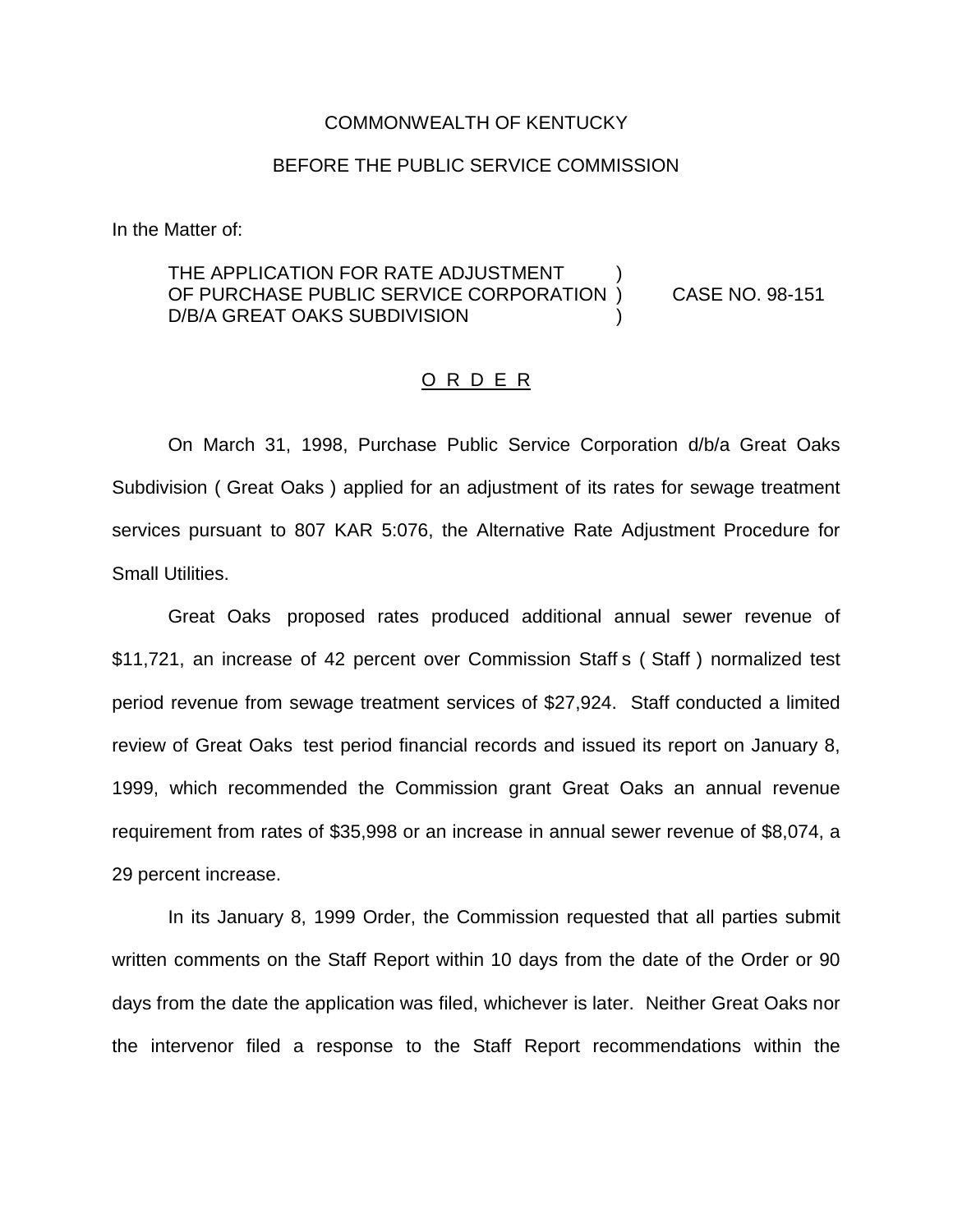prescribed comment period; therefore, the case has been submitted to the Commission for a decision.

The Commission, after considering the evidence of record and being otherwise sufficiently advised, finds that:

1. The recommendations and findings in the Staff Report are adopted as the Commission s findings and incorporated by reference as if fully set out herein.

2. The rate in Appendix A will produce gross annual sewer revenue of \$35,998 and is a fair, just and reasonable rate for Great Oaks. This rate allows Great Oaks sufficient revenues to meet its operating expenses and provide for debt service.

3. Three years from the effective date of this Order, Great Oaks shall file an income statement along with any pro forma adjustments, in sufficient detail to demonstrate that the rate approved herein is still sufficient to meet its operating expenses and annual debt service requirements.

IT IS THEREFORE ORDERED that:

1. The rate recommended by Staff and contained in Appendix A is approved for service rendered by Great Oaks on and after the date of this Order.

2. Within 30 days of the date of this order, Great Oaks shall file with Commission its revised tariffs setting out the rate approved herein.

-2-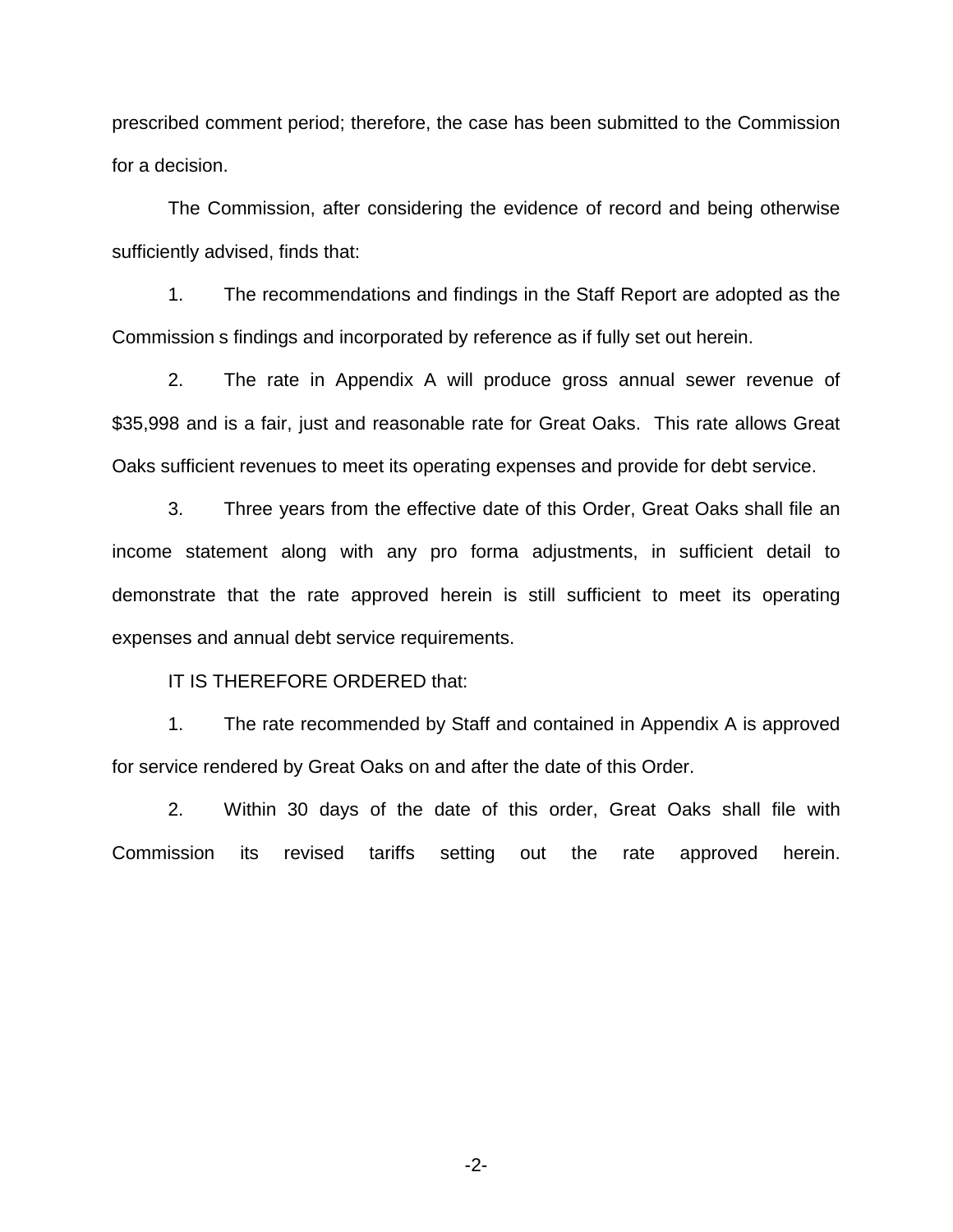Done at Frankfort, Kentucky, this 22<sup>nd</sup> day of January, 1999.

By the Commission

ATTEST:

\_\_\_\_\_\_\_\_\_\_\_\_\_\_\_\_\_\_\_\_\_ Executive Director